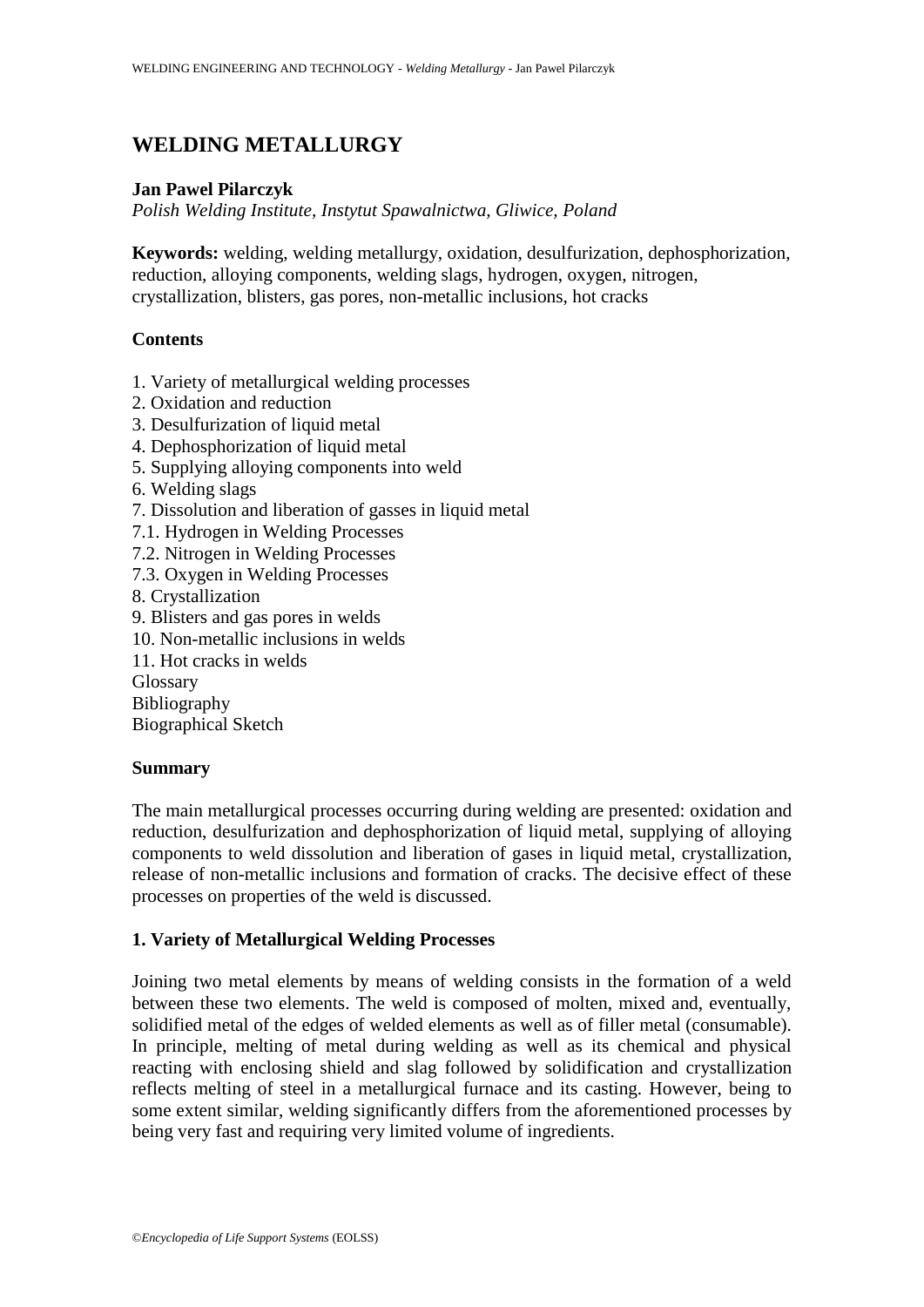The space in which metallurgical processes take place (Figure 1) comprises fusing charge in the form of wire (1) and coating (2) or, alternatively, flux or core of powdercore electrode, liquid metal of the partially molten base (4), liquid and crystallizing part of weld (5) and the area between the electrode and welded element filled with arc plasma, gases and metal vapors (3). The distance between the end of fusing electrode and welded element amounts to several millimeters.



Figure 1. Space between electrode end and welded element in which metallurgical welding processes take place

The butt surface of the wire is an area of numerous reactions proceeding between melting metal and fusing coating. In the arc space it is possible to observe drops of liquid metal moving from the end of fusing electrode towards the welded element. On the surface of the welded element the aforesaid metal drops react with slag and gases filling the arc space. At the same time, alloying components of the coating enter the weld pool. Very high temperature and considerable difference in concentration of individual components as well as a significant area of the contact trigger very intense and dynamic reactions (far from equilibrium).

Metallurgical processes occurring during welding and having a decisive effect on properties of the weld (or padding weld – in case of padding) include:

- oxidation and reduction,
- desulfurization and dephosphorization of liquid metal,
- supplying of alloying components to weld
- dissolution and liberation of gases in liquid metal,
- crystallization.
- release of non-metallic inclusions and formation of cracks.

### **2. Oxidation and Reduction**

Welding is connected with oxidation and reduction reactions resulting in impoverishment or enrichment of liquid metal in elements revealing variable mutual affinity with oxygen, depending on momentary conditions.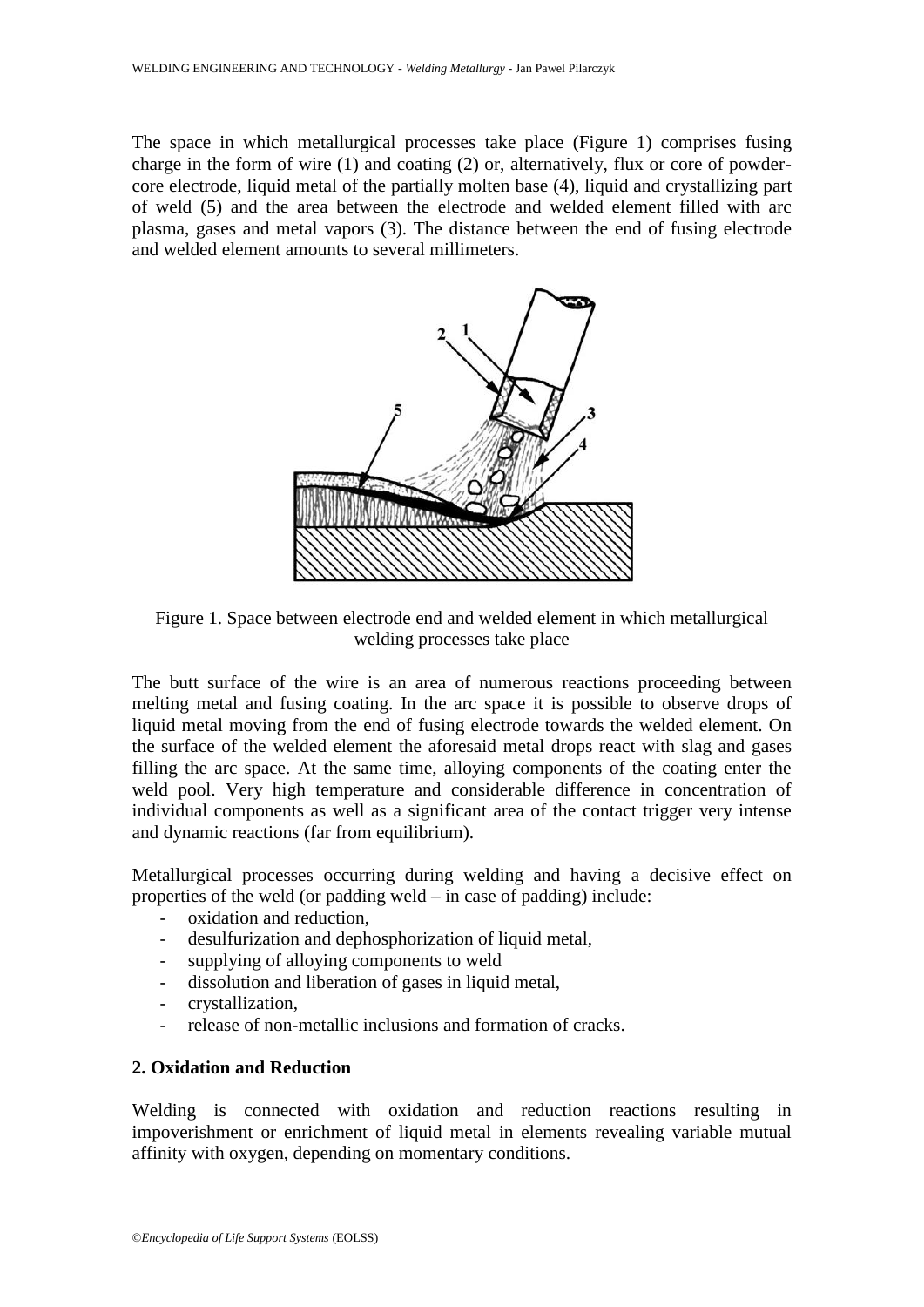Not being an alloying component in metal alloys, oxygen forms oxides with metals e.g.: FeO, Fe<sub>2</sub>O<sub>3</sub>, Fe<sub>3</sub>O<sub>4</sub> (FeO Fe<sub>2</sub>O<sub>3</sub>). Although approximately 0.2% of oxygen may dissolve in liquid steel, oxygen content in steel should not exceed 0.01-0.02%. Oxygen takes part in most metallurgical processes.

The direction of reaction is influenced, first of all, by temperature and concentration of individual components taking part in the reaction.

Oxidation and reduction proceed according to the following equations:

$$
m\text{Me} + \frac{n}{2}\text{O}_2 \Leftrightarrow \text{Me}_m\text{O}_n \tag{1}
$$

$$
mMe1O+nMe2 \Longleftrightarrow Me2nOm+mMe1
$$
 (2)

in the system metal – slag – arc atmosphere. In its initial state, each of these phases may remain in a different relation to the remaining two phases.

The state of equilibrium (1) and (2) is defined by equilibrium constants:

For Eq. (1)  
\n
$$
K_{\rm p} = \frac{\text{Me}^m \cdot \text{O}_2^{\frac{n}{2}}}{\text{Me}_m \text{O}_n}
$$
\nFor Eq. (2)  
\n
$$
K_{\rm p} = \frac{(\text{Me}_1 \cdot \text{O})^m \cdot \text{Me}_2^{\frac{n}{2}}}{\text{Me}_{2n} \text{O}_m \cdot \text{Me}_1^{\frac{m}{2}}}
$$
\n(4)

The partial pressure of oxygen in the arc atmosphere may change within a wide range depending on welding technology as well as chemical composition and sort as well as number of gas generating components contained in coating or flux. The concentration of oxygen in slag may also change within a wide range depending on the chemical composition of coating or flux. In slags obtained from coatings e.g. acid-ore based, the said concentration is the highest, which results not only in burning of alloying elements in the weld but also saturating the weld with FeO dissolved therein. High concentration of a given element in metal favors oxidation and transfer of its oxide to the slag. In turn, low concentration favors the reduction of its oxide in the slag and enriches liquid metal in this element.

Reactions of oxidation according to Eq. (1) proceed with various intensity measured by the value of free energy  $\Delta F$  for a given reaction proceeding at constant volume or the value of thermodynamic potential  $\Delta G$  for a given reaction proceeding at constant pressure.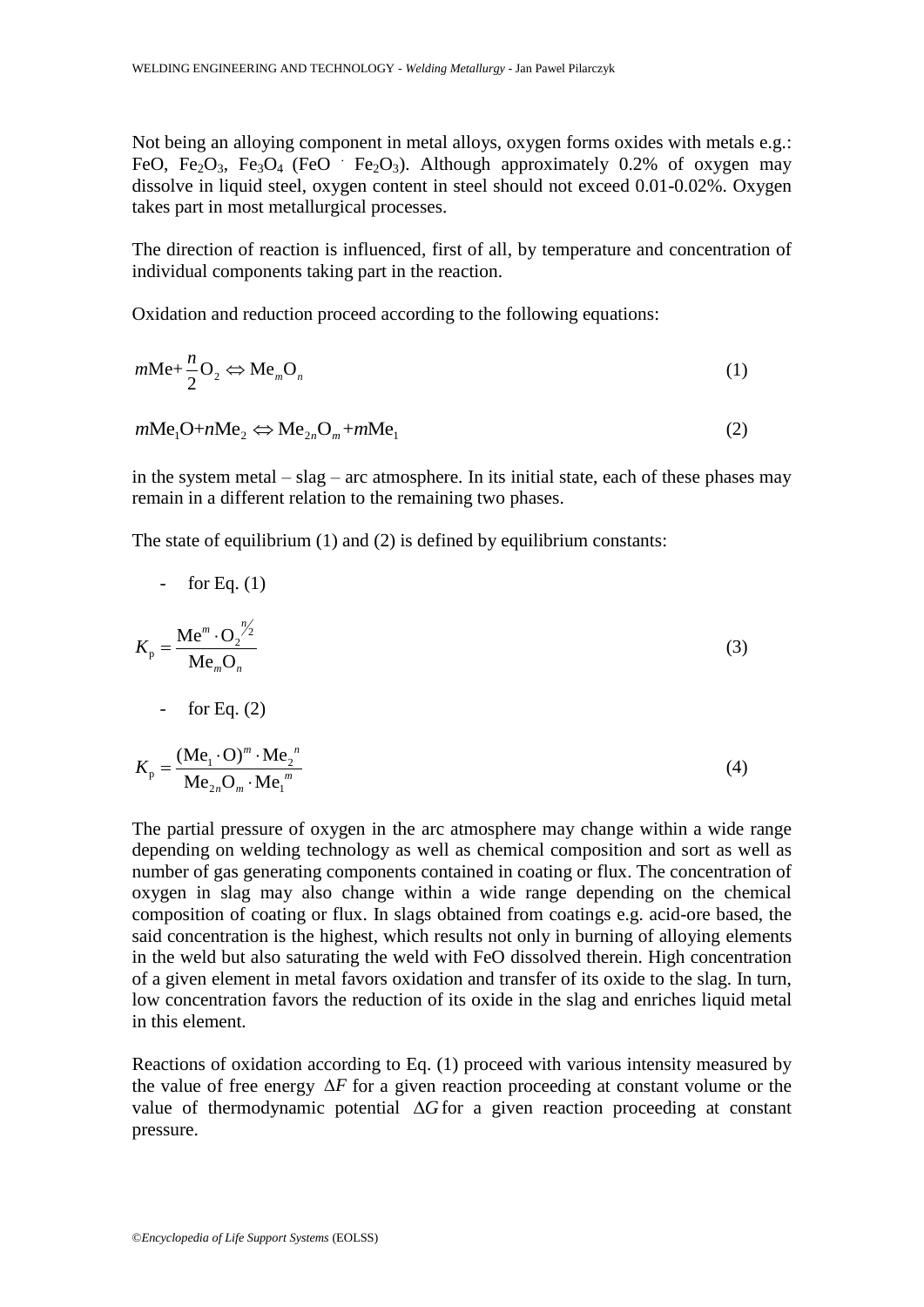Equilibrium constant  $K_p$ , free energy  $\Delta F$  and temperature T remain in a strict

relationship expressed by the heat of reaction 
$$
\Delta H
$$
 and change of system entropy  $\Delta S$ :  
\n
$$
\log K_{\text{p}} = -\frac{\Delta H}{4,575T} + \frac{\Delta S}{4,575}
$$
\n(5)

The dependence of equilibrium constant  $K_p$  (equivalent to oxide dissociation pressure) on temperature is illustrated by the curves in Figure 2. The elements which oxidize most intensively at a given temperature T are those whose dissociation pressure  $P_{O_2}$  is the lowest.



Figure 2. Temperature-dependent dissociation pressure of oxides

Considering related top the processes of oxidation and reduction in metallurgical processes is complicated as these reactions proceed in two phases (slag – metal) and are accompanied by more reactions occurring at the same time e.g. oxidation of manganese, silicon and carbon. Thus, oxygen taking part in the aforesaid reactions is proportionally distributed not only between two phases i.e. slag – metal but also among other individual reactions.

The impact on the course of reaction resulting from the distribution between the two phases should be additionally allowed for in the form of distribution coefficient:

$$
\frac{[\text{MeO}]}{(\text{MeO})} \tag{6}
$$

with [MeO] denoting oxide concentration in metal, and (MeO) denoting oxide concentration in slag.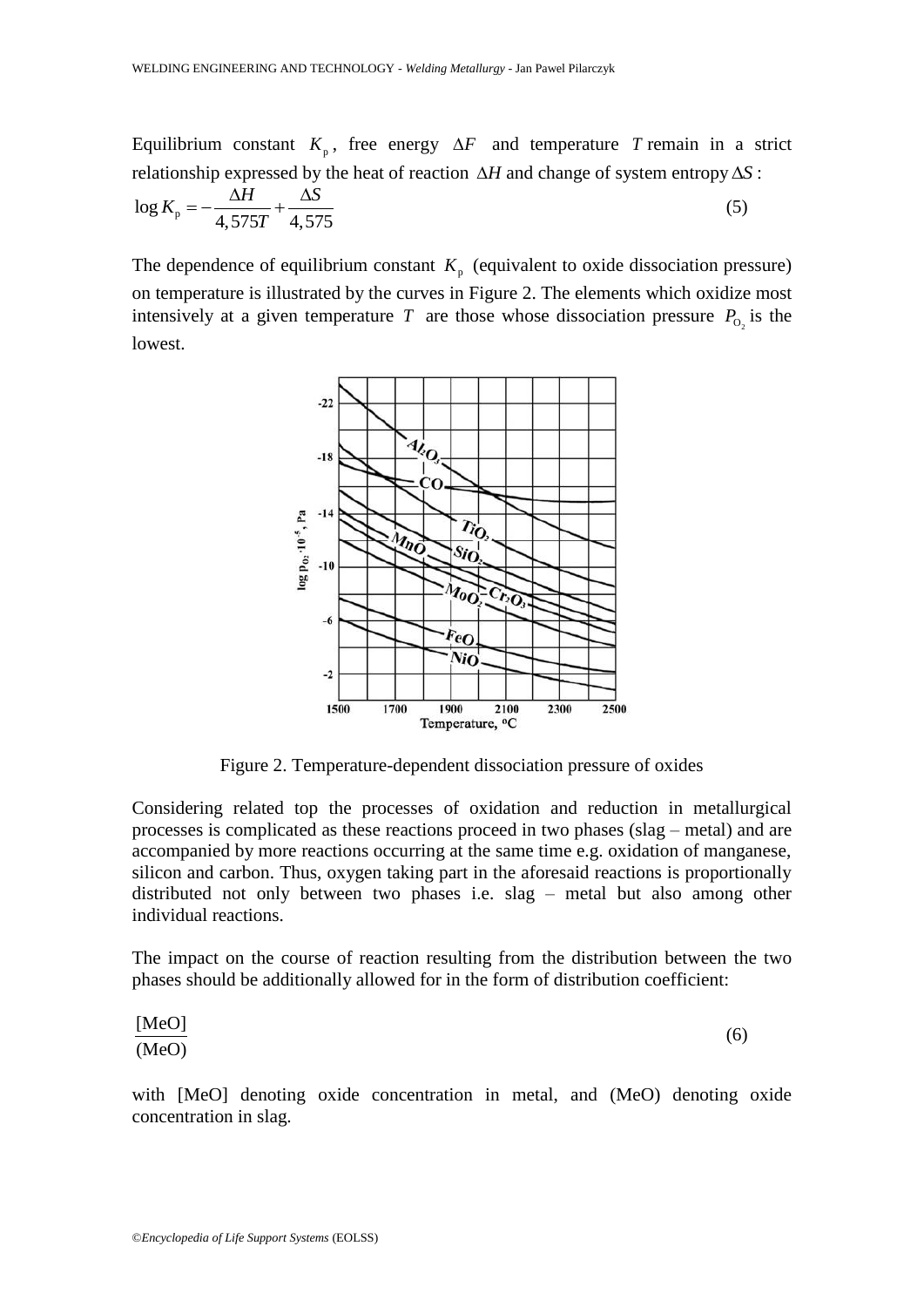The value of coefficient for a given temperature is a constant quantity. In principle, individual reactions require that factor of molar activity  $f_M$  be taken into consideration.

Activity  $\alpha$  of a given component M is expressed as:  $\alpha_{\rm M} =$  [M]  $f_{\rm M}$ (7)

In general, in order to simplify deliberations and calculations, the activity factor is usually omitted and concentration values are used directly.

The graph presented in Figure 2 refers to the state of equilibrium which establishes in reaction conditions. In fact, in welding conditions such a state will not be reached within the whole range of proceeding reactions. Forecasting the course of reaction according to the graph is, however, confirmed in practice.

Having taken the form of minute droplets and vapors, the metal melting on the end of the electrode enters the surface of metal bath pool through the arc space. At a high temperature the elements building up metal material undergo oxidation, which is additionally favored by a large area of the contact between the droplets and arc atmosphere. In conditions accompanying e.g. welding with bare wire in air atmosphere or in case of  $CO<sub>2</sub>$  MIG welding, a weld obtained in this way will have a high FeO content impairing its plastic properties. If a wire with sufficient amount of Mn and Si is used in the process (e.g. in case of  $CO<sub>2</sub>$  MIG welding), these elements will undergo partial oxidation in the arc atmosphere, yet their sufficient amount will enter the weld and deoxidize it before the weld solidifies. A similar effect may be obtained during welding with a covered electrode or while welding with a bare wire under flux by supplying enough  $SiO_2$  and MnO to the coating or flux. As a result,  $SiO_2$  and MnO become reduced in the arc, whereas Mn and Si enter the metal bath.

## **3. Desulfurization of Liquid Metal**

Sulfur is one of the elements which cause numerous problems and difficulties during welding processes as it is known for its adverse effect on plastic properties of steels and welds. In conjunction with iron, sulfur forms sulfide FeS characterized by high liquation tendency, whereas if combined with oxide FeO, it forms low-melting eutectic accumulating among solidifying dendrites and being the basic reason for hot cracks. Due to the foregoing, every possible effort is made to reduce sulfur content in steels and welds.

Sulfur enters the weld from a welded material, electrode wire and flux or coating. The distribution of sulfur between liquid metal and slag depends on chemical composition and welding parameters. The selection of components (based on their purity) for production of fluxes and coatings as well as the choice of electrode wire (based on sulfur content) may radically reduce negative impact of sulfur on weld quality. If the general content of sulfur in the flux does not exceed 0.15% and MnO content in the flux is up to 30%, sulfur does not pass from the slag into the weld during a welding process. If, however, sulfur content in the flux exceeds 0.15%, even with MnO content in the flux exceeding 30% it will not be possible to prevent sulfur from passing into metal bath.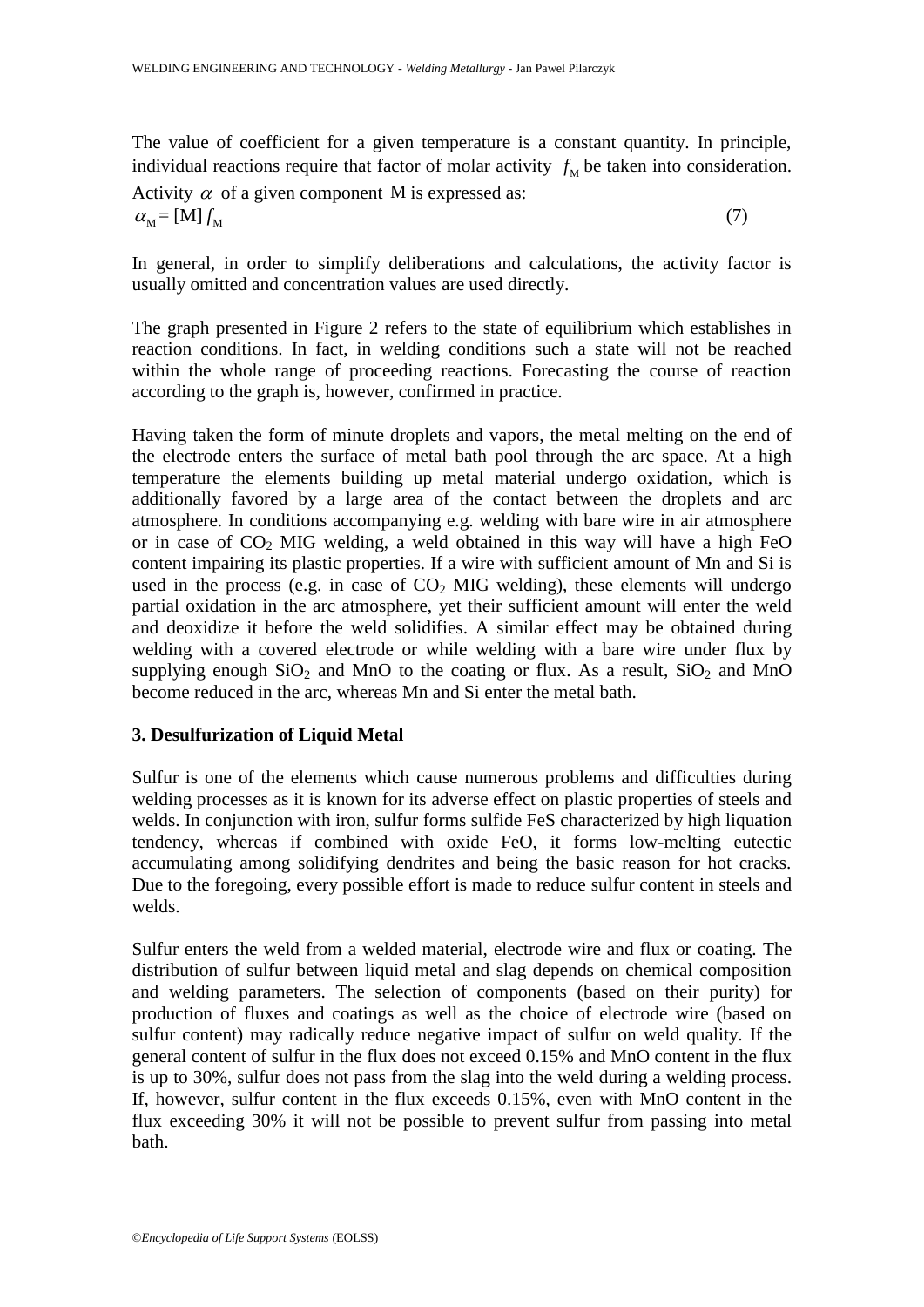Iron sulfide FeS, soluble in iron and slag, is distributed according to distribution law proportionally between these two phases:

$$
[FeS] \Leftrightarrow (FeS) \tag{8}
$$

MnO excess in slag causes binding of sulfur according to the following reaction:

$$
(FeS)+(MnO) \Leftrightarrow (MnS)+(FeO)
$$
\n(9)

Thus, due to the binding of sulfur into insoluble compound MnS, on the border metal – slag FeS may continue to pass into the slag according to Eq. (8).

Applying slags with high MnO content in welding processes is highly recommendable as such slags enable binding of sulfur into manganese sulfide MnS and reduce sulfur content in the weld.

Also the reaction of binding sulfur with calcium finds application in welding processes:

(10)

$$
CaO + FeS \Leftrightarrow FeO + CaS
$$

However, providing the flux with CaO instead of MnO proves inconvenient as it not only fails to reduce sulfur content in the weld, but, quite the reverse, may increase the aforesaid content. Similar result follows increasing slag acidity by increasing  $SiO<sub>2</sub>$ content. Desulfurization with CaO is possible while applying basic slags.

The process of weld desulfurization is effective if manganese content in the metal bath is high enough. The concentration of sulfur in steel is inversely proportional to the concentration of manganese in steel and manganese oxide and calcium oxide in slag and directly proportional to the concentration of manganese sulfide and iron oxide in slag:

$$
[S] \cong \frac{(MnS)(FeO)}{[Mn](MnO)(CaO)}
$$
\n(11)

#### **4. Dephosphorization of Liquid Metal**

Phosphorus, similarly to sulfur, is an element causing numerous problems in welding processes. In steel phosphorus is usually present as phosphides  $Fe<sub>2</sub>P$  and  $Fe<sub>3</sub>P$  causing cold brittleness and increasing the risk of cold crack formation.

In liquid steel phosphorus is usually present as the solution of P atoms (nonphosphides). The elimination of phosphorus consists in its oxidation with iron oxide followed by passing phosphorus oxide into the slag:

$$
2P + 5FeO = P2O5 + 5Fe
$$
 (12)

and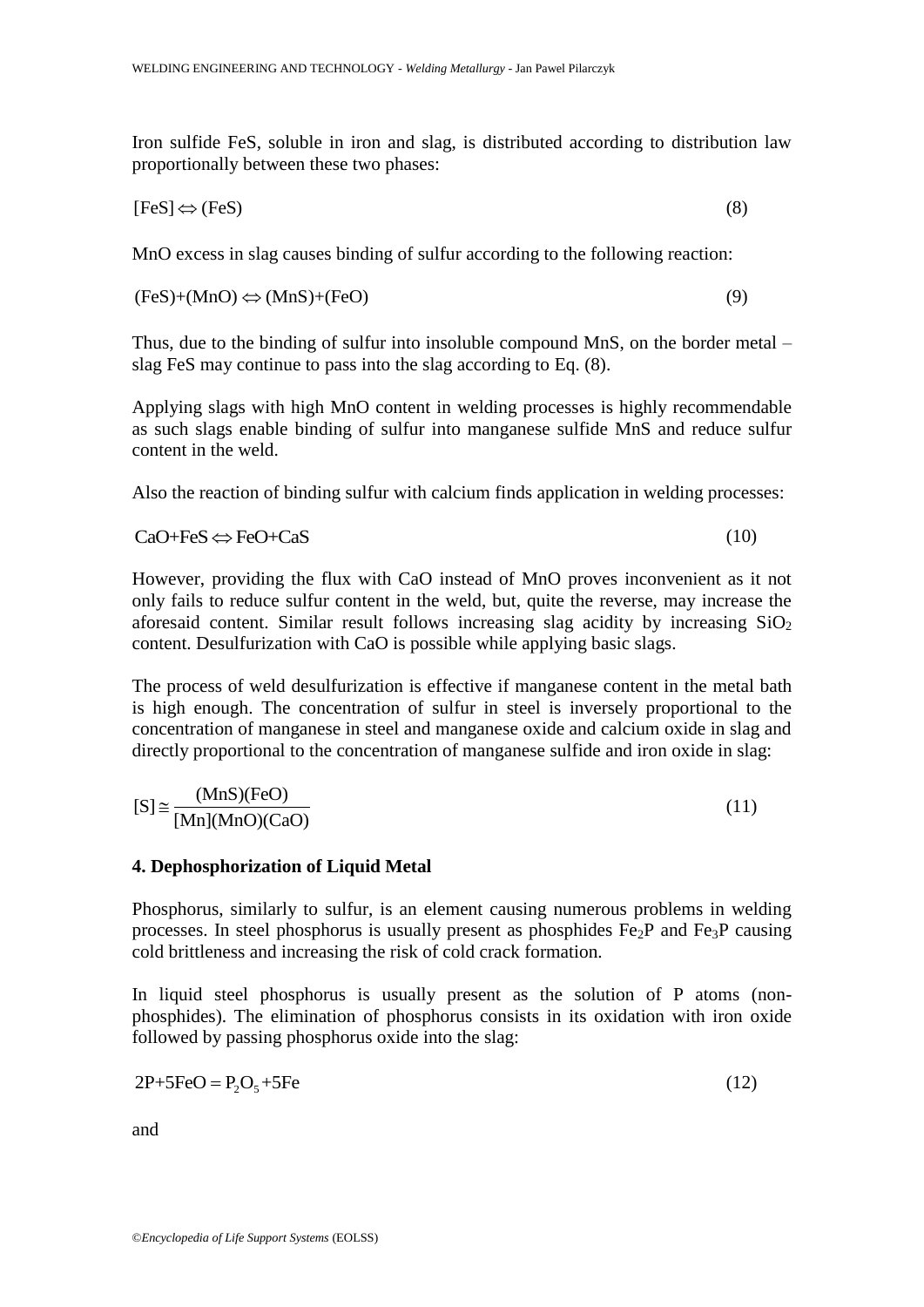$$
3CaO + P_2O_5 = 3CaO \cdot P_2O_5 \tag{13}
$$

or

$$
4CaO + P2O5 = 4CaO \cdot P2O5
$$
\n(14)

Phosphorus content in steel may be reduced by applying basic slag containing some FeO necessary for, first of all, phosphorus oxidation. The content of phosphorus in steel is inversely proportional to the concentration of CaO in the slag and that of FeO in steel and directly proportional to  $P_2O_5$  concentration in the slag:

$$
[P] \cong \frac{(P_2O_5)}{(CaO)[FeO]}
$$
 (15)

In case of low CaO content,  $P_2O_5$  present in the slag may be reduced by carbon again; this will be followed by an increase in phosphorus content in steel. Also in case of welding steel with basic slags, part of phosphorus may pass from the slag into the weld.

Phosphorus found in the weld may come from the electrode wire, parent metal, flux or coating. Manganese ores tend to contain more phosphorus and due to that fact not all of them prove useful for production of coatings and welding fluxes. If manganese flux  $(\sim$ 40% MnO and  $\sim$  40% SiO<sub>2</sub>) contains 0.15% P, welding under flux causes 0.015% P to enter the weld.

If the electrode wire and parent metal contain of maximum of 0.05% P, enriching the weld up to 0.065% P proves risky. For this reason, the content of phosphorus in the flux is reduced to 0.12%. In case of multilayer welding, phosphorus content in the weld increases in each successive layer and in the last layers may reach the similar level as that in the slag. Similarly to other elements, passing of phosphorus into the weld increases with increasing voltage and decreasing intensity of welding current.

-

-

TO ACCESS ALL THE **27 PAGES** OF THIS CHAPTER, Visit[: http://www.eolss.net/Eolss-sampleAllChapter.aspx](https://www.eolss.net/ebooklib/sc_cart.aspx?File=E6-171-19a)

#### **Bibliography**

J.F. Lancaster (1967); *Metallurgy of Welding Processes*, Scientific & Technical Publisher Warsaw [This book gives the basis regarding metallurgical phenomena in welding processes]

J. Węgrzyn (1972); *Heat and Metallurgical Processes in Welding*, Technical University Publisher Gliwice [This book contains the main data on heat effects while welding and the basis regarding metallurgical phenomena in welding processes]

J. Węgrzyn (1990); *Physics and Metallurgy of Welding*, Technical University Publisher Gliwice [This book treats the basic problems in physics and metallurgical phenomena in welding processes]